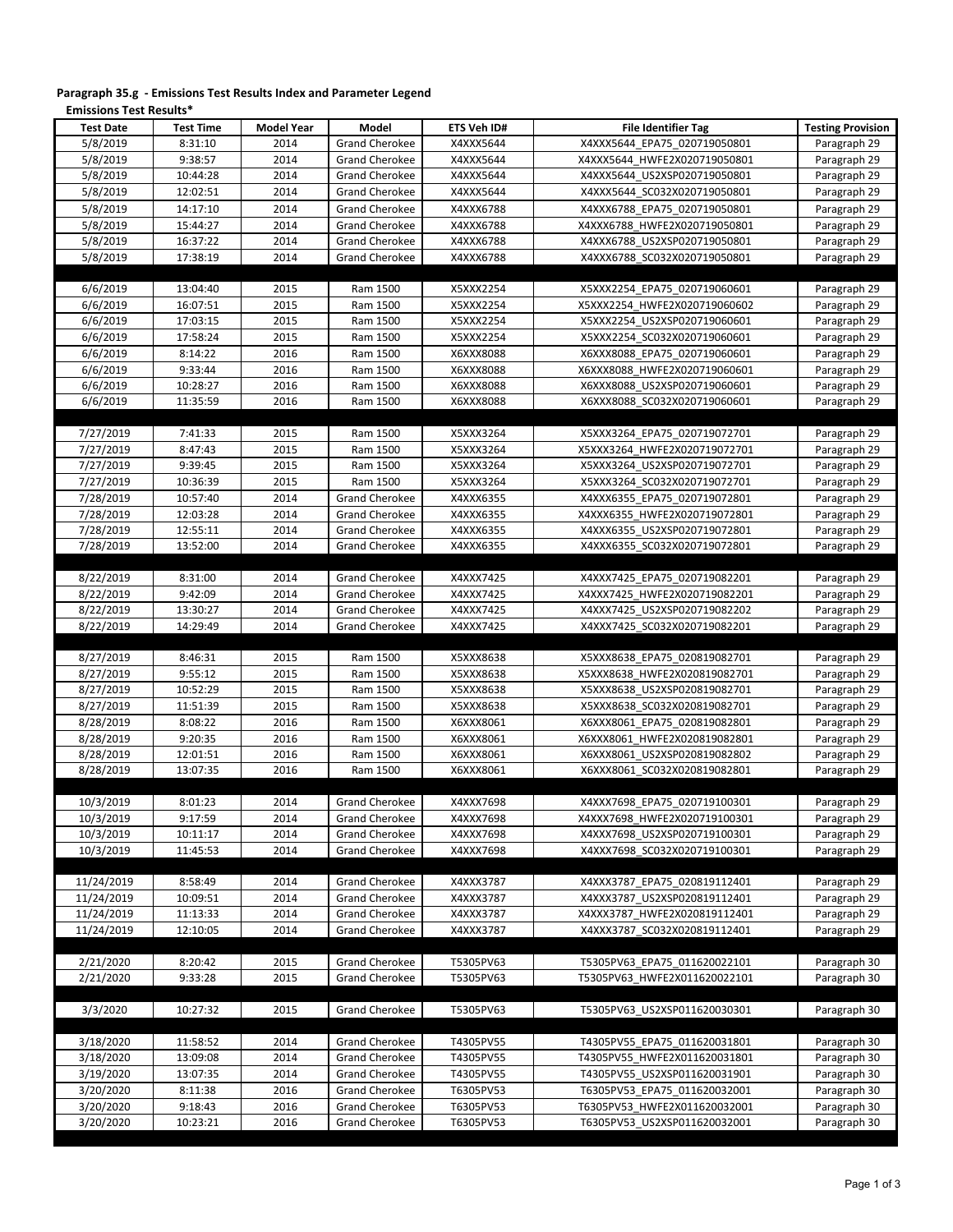| <b>Test Date</b>      | <b>Test Time</b> | <b>Model Year</b> | Model                 | ETS Veh ID#      | <b>File Identifier Tag</b>              | <b>Testing Provision</b> |
|-----------------------|------------------|-------------------|-----------------------|------------------|-----------------------------------------|--------------------------|
| 5/6/2020              | 9:57:04          | 2015              | Ram 1500              | T5305PV55        | T5305PV55 EPA75 011120050602            | Paragraph 30             |
| 5/6/2020              | 11:06:12         | 2015              | Ram 1500              | T5305PV55        | T5305PV55 HWFE2X011120050601            | Paragraph 30             |
| 5/6/2020              | 13:41:32         | 2015              | Ram 1500              | T5305PV55        | T5305PV55 US2XSP011120050602            | Paragraph 30             |
| 5/8/2020              | 8:13:51          | 2016              | Ram 1500              | T6305PV55        | T6305PV55 EPA75 011120050801            | Paragraph 30             |
| 5/8/2020              | 10:48:04         | 2016              | Ram 1500              | T6305PV55        | T6305PV55 US2XSP011120050801            | Paragraph 30             |
| 5/13/2020             | 10:22:10         | 2016              | Ram 1500              | T6305PV55        | T6305PV55 HWFE2X010720051301            | Paragraph 30             |
|                       |                  |                   |                       |                  |                                         |                          |
|                       |                  |                   |                       |                  |                                         |                          |
| 5/29/2020             | 9:23:11          | 2014              | <b>Grand Cherokee</b> | X4XXX7698        | X4XXX7698 EPA75 020720052901            | Paragraph 29             |
| 5/29/2020             | 10:37:36         | 2014              | <b>Grand Cherokee</b> | X4XXX7698        | X4XXX7698 HWFE2X020720052901            | Paragraph 29             |
| 5/29/2020             | 11:49:58         | 2014              | <b>Grand Cherokee</b> | X4XXX7698        | X4XXX7698 US2XSP020720052901            | Paragraph 29             |
| 5/29/2020             | 13:00:41         | 2014              | <b>Grand Cherokee</b> | X4XXX7698        | X4XXX7698 SC032X020720052901            | Paragraph 29             |
|                       |                  |                   |                       |                  |                                         |                          |
| 6/16/2020             | 10:39:02         | 2014              | <b>Grand Cherokee</b> | T4305PV56        | WK T4305PV56 cFTP75**                   | Paragraph 30             |
| 6/16/2020             | 11:40:59         | 2014              | <b>Grand Cherokee</b> | T4305PV56        | WK T4305PV56 HFET**                     | Paragraph 30             |
| 6/16/2020             | 12:35:16         | 2014              | <b>Grand Cherokee</b> | T4305PV56        | WK T4305PV56 US06**                     | Paragraph 30             |
| 6/16/2020             | 12:35:16         | 2014              | <b>Grand Cherokee</b> | T4305PV56        | WK T4305PV56 PM**                       | Paragraph 30             |
| 6/17/2020             | 8:43:07          | 2014              | <b>RAM 1500</b>       | T4305PV57        | DS T4305PV57 cFTP75**                   | Paragraph 30             |
| 6/17/2020             | 9:46:47          | 2014              | <b>RAM 1500</b>       | T4305PV57        | DS T4305PV57 HFET**                     | Paragraph 30             |
| 6/17/2020             | 10:34:16         | 2014              | <b>RAM 1500</b>       | T4305PV57        | DS T4305PV57 US06**                     | Paragraph 30             |
| 6/17/2020             | 10:34:16         | 2014              | <b>RAM 1500</b>       | T4305PV57        | DS T4305PV57 PM**                       | Paragraph 30             |
|                       |                  |                   |                       |                  |                                         |                          |
| 7/1/2020              | 10:19:35         | 2016              | <b>RAM 1500</b>       | V6DS63822        | V6DS63822 EPA75 020720070101            | Paragraph 30             |
| 7/1/2020              | 11:29:52         | 2016              | <b>RAM 1500</b>       | V6DS63822        | V6DS63822 HWFE2X020720070101            | Paragraph 30             |
| 7/1/2020              | 12:23:22         | 2016              | <b>RAM 1500</b>       | V6DS63822        | V6DS63822 US2XSP020720070101            | Paragraph 30             |
| 7/1/2020              | 13:30:37         | 2016              | <b>RAM 1500</b>       | V6DS63822        | V6DS63822 SC032X020720070101            | Paragraph 30             |
|                       |                  |                   |                       |                  |                                         |                          |
| 10/8/2020             | 10:11:36         | 2015              | RAM 1500              | X5XXX3264        | X5XXX3264 EPA75 020720100801            | Paragraph 29             |
| 10/8/2020             | 11:20:58         | 2015              | <b>RAM 1500</b>       | X5XXX3264        | X5XXX3264 HWFE2X020720100801            | Paragraph 29             |
|                       |                  |                   |                       |                  |                                         |                          |
| 10/8/2020             | 12:17:31         | 2015              | RAM 1500              | X5XXX3264        | X5XXX3264_US2XSP020720100801            | Paragraph 29             |
| 10/8/2020             | 13:31:40         | 2015              | <b>RAM 1500</b>       | X5XXX3264        | X5XXX3264 SC032X020720100801            | Paragraph 29             |
|                       |                  |                   |                       |                  |                                         |                          |
| 1/26/2021             | 10:13:27         | 2015              | Grand Cherokee        | T5305PV43        | T5305PV43 EPA75 020821012601            | Paragraph 30             |
| 1/26/2021             | 11:23:42         | 2015              | <b>Grand Cherokee</b> | T5305PV43        | T5305PV43 HWFE2X020821012601            | Paragraph 30             |
| 1/26/2021             | 12:21:36         | 2015              | Grand Cherokee        | T5305PV43        | T5305PV43 US2XSP020821012601            | Paragraph 30             |
| 1/27/2021             | 10:07:35         | 2016              | <b>Grand Cherokee</b> | T6305PV56        | T6305PV56 EPA75 020821012701            | Paragraph 30             |
| 1/27/2021             | 11:15:54         | 2016              | Grand Cherokee        | T6305PV56        | T6305PV56 HWFE2X020821012701            | Paragraph 30             |
| 1/27/2021             | 12:15:10         | 2016              | <b>Grand Cherokee</b> | T6305PV56        | T6305PV56 US2XSP020821012701            | Paragraph 30             |
| 1/28/2021             | 10:10:19         | 2014              | <b>Grand Cherokee</b> | T4305PV60        | T4305PV60 EPA75 020821012801            | Paragraph 30             |
| 1/28/2021             | 11:23:07         | 2014              | <b>Grand Cherokee</b> | T4305PV60        | T4305PV60 HWFE2X020821012801            | Paragraph 30             |
| 1/28/2021             | 12:18:06         | 2014              | <b>Grand Cherokee</b> | T4305PV60        | T4305PV60 US2XSP020821012801            | Paragraph 30             |
|                       |                  |                   |                       |                  |                                         |                          |
| 3/16/2021             | 10:15:09         | 2015              | Ram 1500              | T5305PV57        | T5305PV57 EPA75 020821031601            | Paragraph 30             |
| 3/16/2021             | 11:30:36         | 2015              | Ram 1500              | T5305PV57        | T5305PV57_HWFE2X020821031601            | Paragraph 30             |
| 3/16/2021             | 14:26:01         | 2015              | Ram 1500              | T5305PV57        | T5305PV57_US2XSP020821031602            | Paragraph 30             |
| 3/18/2021             | 10:03:23         | 2016              | Ram 1500              | T6305PV57        | T6305PV57_EPA75_020821031801            | Paragraph 30             |
| 3/18/2021             | 12:07:30         | 2016              | Ram 1500              | T6305PV57        | T6305PV57 HWFE2X020821031802            | Paragraph 30             |
| 3/18/2021             | 13:02:23         | 2016              | Ram 1500              | T6305PV57        | T6305PV57_US2XSP020821031801            | Paragraph 30             |
|                       |                  |                   |                       |                  |                                         |                          |
| 4/20/2021             | 10:25:54         | 2014              | Ram 1500              | ECRXT03.05PV-862 | 3029-ECRXT03.05PV-862 FTP75 04202021    | Paragraph 30             |
| 4/20/2021             | 11:40:29         | 2014              | Ram 1500              | ECRXT03.05PV-862 | 3029-ECRXT03.05PV-862 HFET 04202021     | Paragraph 30             |
|                       |                  |                   |                       |                  |                                         |                          |
| 4/20/2021             | 13:26:41         | 2014              | Ram 1500              | ECRXT03.05PV-862 | 3029-ECRXT03.05PV-862 US06 04202021     | Paragraph 30             |
| 4/20/2021             | N/A              | 2014              | Ram 1500              | ECRXT03.05PV-862 | 3029-ECRXT03.05PV-862 PM All Cycles     | Paragraph 30             |
| 4/21/2021             | 11:26:26         | 2014              | <b>Grand Cherokee</b> | ECRXT03.05PV-693 | 3029-ECRXT03.05PV-693 HFET 04212021     | Paragraph 30             |
| 4/21/2021             | N/A              | 2014              | <b>Grand Cherokee</b> | ECRXT03.05PV-693 | 3029-ECRXT03.05PV-693 PM Results Report | Paragraph 30             |
| $\frac{1}{4}/28/2021$ | 9:23:17          | 2014              | <b>Grand Cherokee</b> | ECRXT03.05PV-244 | 3029-ECRXT03.05PV-244 FTP75 04282021    | Paragraph 30             |
| 4/28/2021             | 10:37:26         | 2014              | <b>Grand Cherokee</b> | ECRXT03.05PV-244 | 3029-ECRXT03.05PV-244_HFET_04282021     | Paragraph 30             |
| 4/28/2021             | 11:57:58         | 2014              | <b>Grand Cherokee</b> | ECRXT03.05PV-244 | 3029-ECRXT03.05PV-244_US06_04282021     | Paragraph 30             |
| 4/28/2021             | N/A              | 2014              | <b>Grand Cherokee</b> | ECRXT03.05PV-244 | 3029-ECRXT03.05PV-244_PM Results Report | Paragraph 30             |
|                       |                  |                   |                       |                  |                                         |                          |
| 11/17/2021            | 9:12:47          | 2015              | Ram 1500              | FCRXT03.05PV-349 | 3182 FCRXT03.05PV-349 FTP75 ***         | Paragraph 30             |
| 11/17/2021            | 11:43:00         | 2015              | Ram 1500              | FCRXT03.05PV-349 | 3182 FCRXT03.05PV-349 HWFET***          | Paragraph 30             |
| 11/17/2021            | 12:46:17         | 2015              | Ram 1500              | FCRXT03.05PV-349 | 3182 FCRXT03.05PV-349 US06***           | Paragraph 30             |
|                       |                  |                   |                       |                  |                                         |                          |
| 2/9/2022              | 10:11:03         | 2016              | <b>Grand Cherokee</b> | T6305PV193       | T6305PV193 EPA75 020822020901           | Paragraph 30             |

## **Paragraph 35.g - Emissions Test Results Index and Parameter Legend Emissions Test Results\***